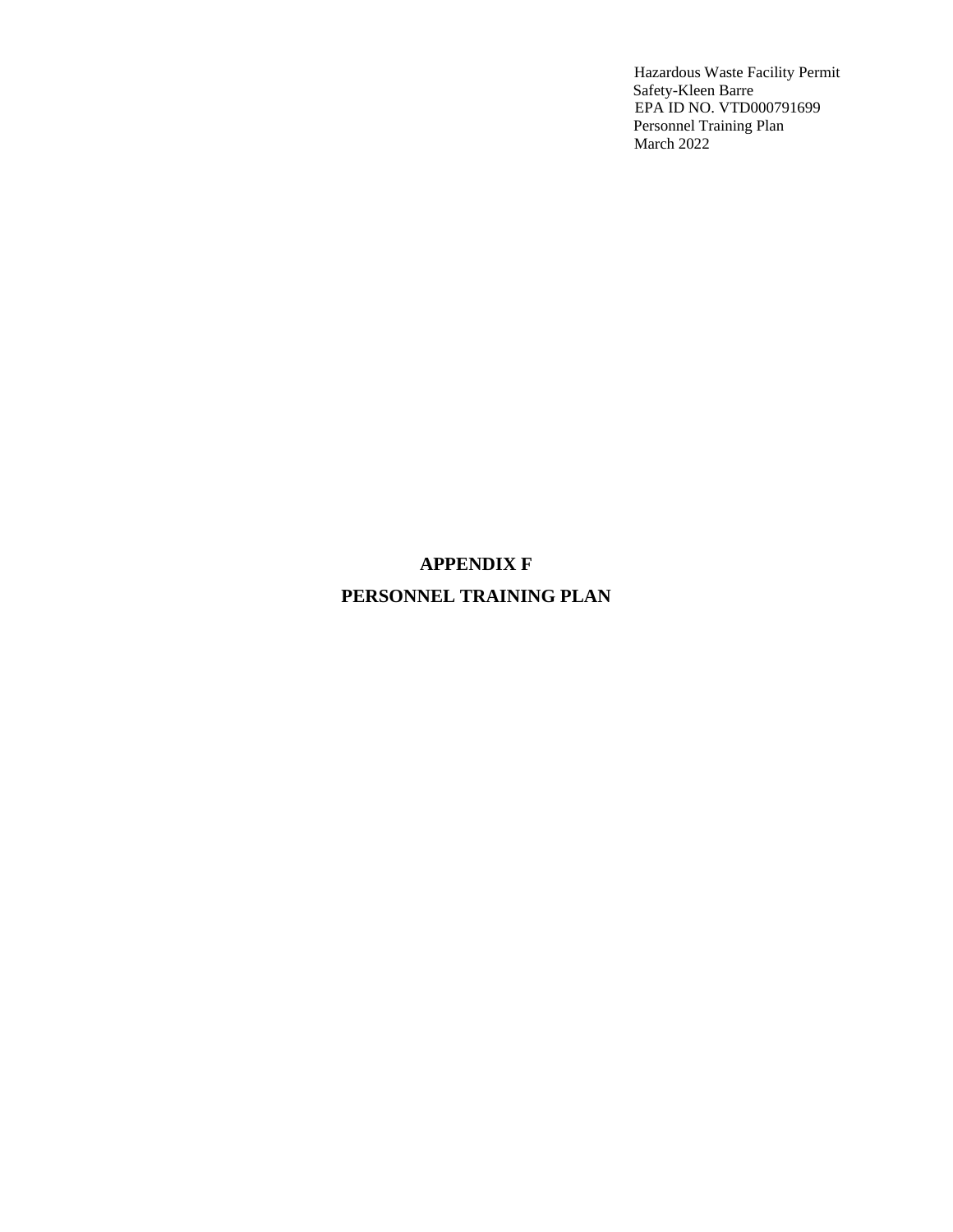#### **APPENDIX F**

#### **PERSONNEL TRAINING PLAN**

The information provided in this section is submitted in accordance with the requirements of the Vermont Hazardous Waste Management Regulations (VHWMR) and 40 CFR §§ 264.16 and 40 CFR 270.14(b)(12).

#### **F – 1.0 TRAINING PROGRAM OVERVIEW**

The Barre Service Center (BSC) trains its employees in accordance with the requirements of the VHWMR and 40 CFR § 264.16, as specified in this plan. All employees receive introductory training and annual refresher training thereafter. In general, employees are instructed on the dangerous nature of hazardous wastes; the importance of maintaining compliance with the VHWMR and the hazardous waste facility permit; the proper handling and storage procedures for hazardous wastes; and emergency procedures and the contingency plan.

Introductory training is provided to each employee with hazardous waste management duties within six months of their employment start date or an existing employee's transfer to a job description with hazardous waste duties. Employees are not allowed to work independently without first completing the introductory training.

Annual refresher training is required of all BSC personnel once per calendar year and provides updates on environmental regulations, a review of the hazardous waste facility permit including the contingency plan, and a review of the VHWMR. In addition, BSC employees receive periodic compliance updates on Safety-Kleen Compliance Department memoranda topics, such as changes to environmental regulations and compliance directives. Employees also receive continuing health and safety and hazardous material transportation training.

Employee training is accomplished using a combination of classroom (in-person), on-line, and on-the-job methods. Required training for each employee is documented through the corporate online learning system and tracked on a continual basis. If an employee has not completed required training(s), the employee and the branch manager are notified of the deficiency, and the deficiency is tracked to completion through the corporate online learning system. An outline of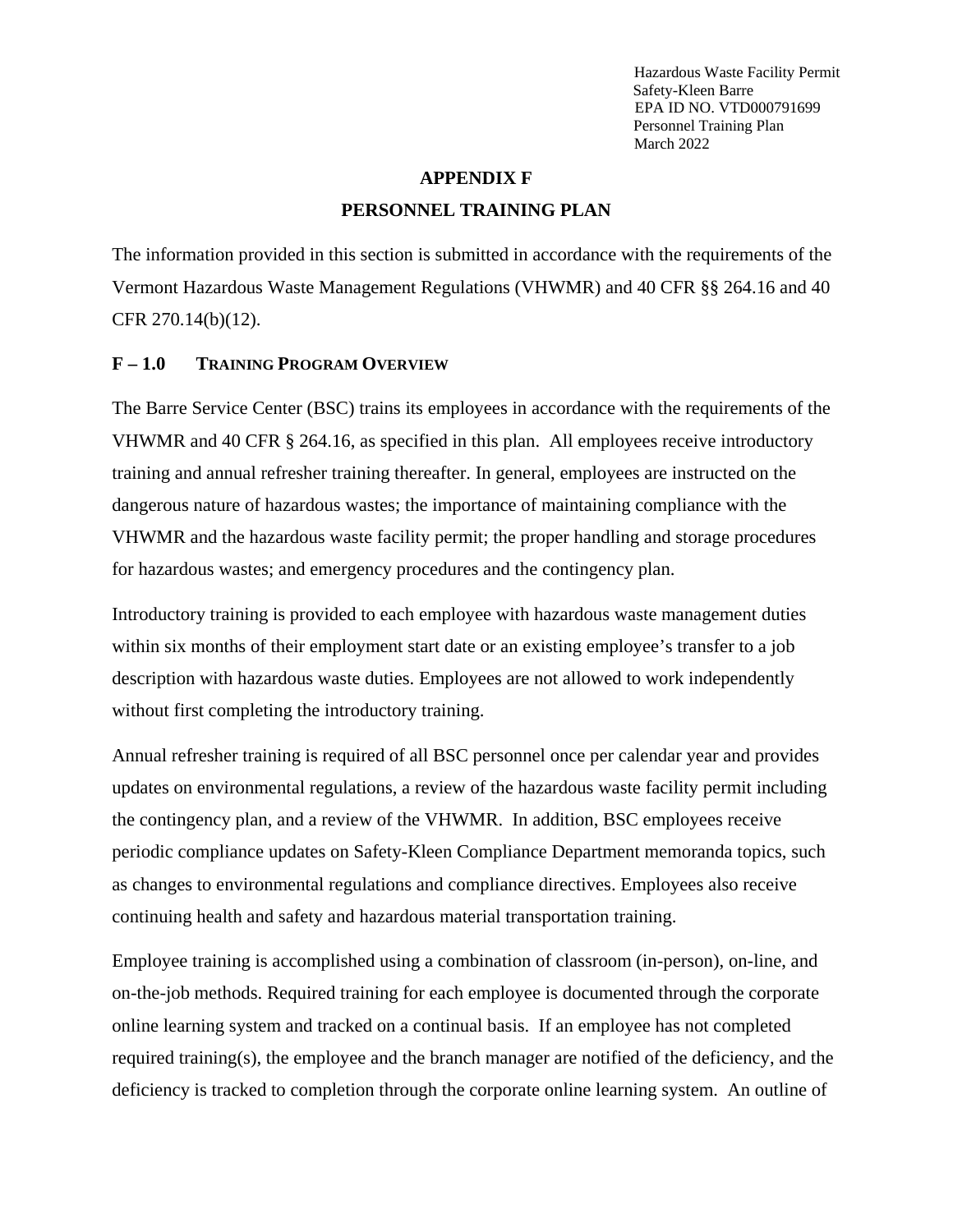the introductory and annual training programs is provided in **Table F- 1** (below). Employee training requirements, by job title, are summarized in **Attachment F-1**.

#### **TABLE F-1**

#### **INTRODUCTORY AND ANNUAL TRAINING FOR BSC EMPLOYEES**

- I. Purpose of Training and a Review of the Training Plan Outline
- II. Environmental Regulations and Generator Responsibilities
	- a. Generator Status
	- b. Manifesting How to Complete and Distribute a Manifest
	- c. EPA Identification Numbers
	- d. Land Disposal Restriction Notifications
	- e. Completion of Service Document
- III. Department of Transportation Regulations
	- a. Vehicle Permits
	- b. Vehicle Inspections and Records
- IV. Waste Analysis Plan
	- a. Types of Waste Accepted at the Facility
	- b. Analyzing/Inspecting Incoming Shipments
- V. Preparedness and Prevention
	- a. Performing and Recording a Facility Inspection
	- b. Proper Maintenance of Storage Facilities and Associated Equipment
	- c. Emergency Equipment Availability, Use, Inspection, Repair, and Replacement
	- d. Parameters for Automatic Waste Feed Cut-off Systems
	- e. Communications/Alarm Systems
	- f. Shutdown of Operations
- VI. Contingency Plan
	- a. Spills, Releases, Fires, and Proper Response Actions
		- 1. On-Site Incidents/Accidents
		- 2. Transportation Accidents
	- b. Reporting Requirements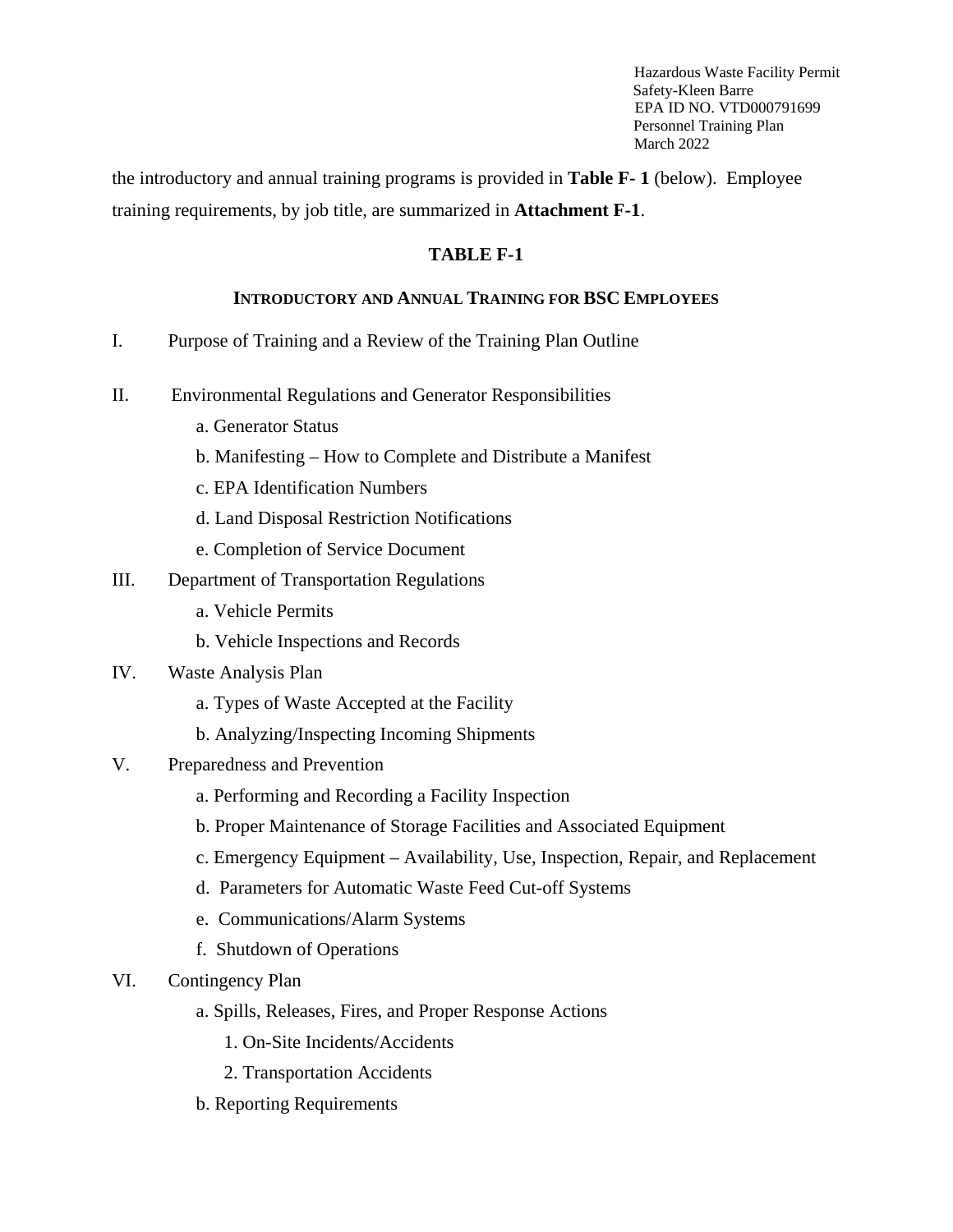1. Safety-Kleen Incident Reporting

2. State Emergency Response System

- 3. National Response Center
- 4. Emergency Information
- 5. Review of Safety Data Sheets

VII. Operating Log / Record keeping

VIII. Facility Hazardous Waste Permit Requirements

- a. Container and Tank Storage
- b. Overview of Closure and Financial Assurance
- IX. Hazardous Waste Transportation Requirements
	- a. Management of Containers in Transit (10-day Transfer Requirements)
	- b. Manifest Completion

X. Changes in Regulations or Facility Operations

#### **F – 2.0 ORGANIZATIONAL STRUCTURE, JOB DESCRIPTIONS & TRAINING RESPONSIBILITIES**

#### **F – 2.1 Branch Manager**

The Branch Manager is responsible for ensuring that all BSC employees are trained and required personnel training records are maintained at the facility in accordance with this Plan.

#### **F – 2.2 Environmental Compliance Manager**

Safety-Kleen's Environmental Compliance Department assigns an Environmental Compliance Manager to each branch location. This Manager provides in-person permit and environmental compliance training for the branch and is typically not located at the facility.

### **F – 2.3 Health and Safety Manager**

Safety-Kleen's Health and Safety Department assigns a Health and Safety Manager to each branch location. This Manager provides face-to-face health and safety training for the branch and is typically not located at the facility.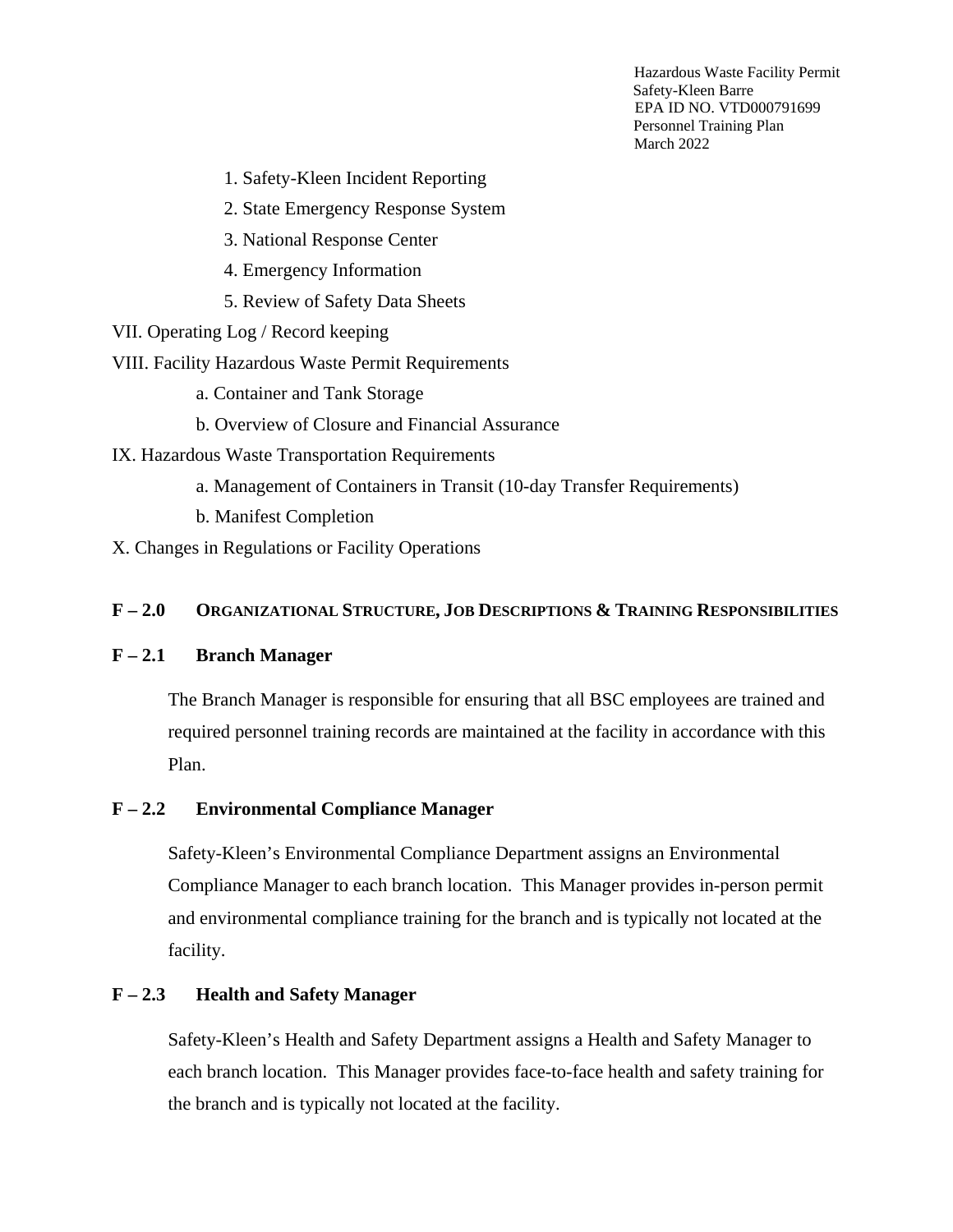#### **F – 3.0 RECORDKEEPING**

Training received by BSC employees is documented in their individual Employee Development Record (see **Attachment F-2** for sample Completed Training Report) [40 CFR § 264.16(d)(4)]. The training topic, employee's name(s), and date of the training session are identified for each training received. In addition, for each position at the BSC with hazardous waste management responsibilities, the job title, employee name, and a written job description is documented as part of the facility record.

Job descriptions include the requisite skill, education and any other required qualifications, and the duties of an employee assigned to that position. Job descriptions are updated as necessary to reflect current requirements and duties of each BSC position.

All training documentation for current employees (e.g., Employee Development Records, Acknowledgments of Training Received, copies of each employee's completed written tests on training subjects) is maintained either electronically or in paper form (e.g., tests, sign-in sheets from in-person trainings), as part of the facility record. Training records for former employees are kept for at least three years from the date the employee last worked at the facility. Personnel training records may be transferred with an employee if he or she transfers to another facility operated by Safety-Kleen or Clean Harbors.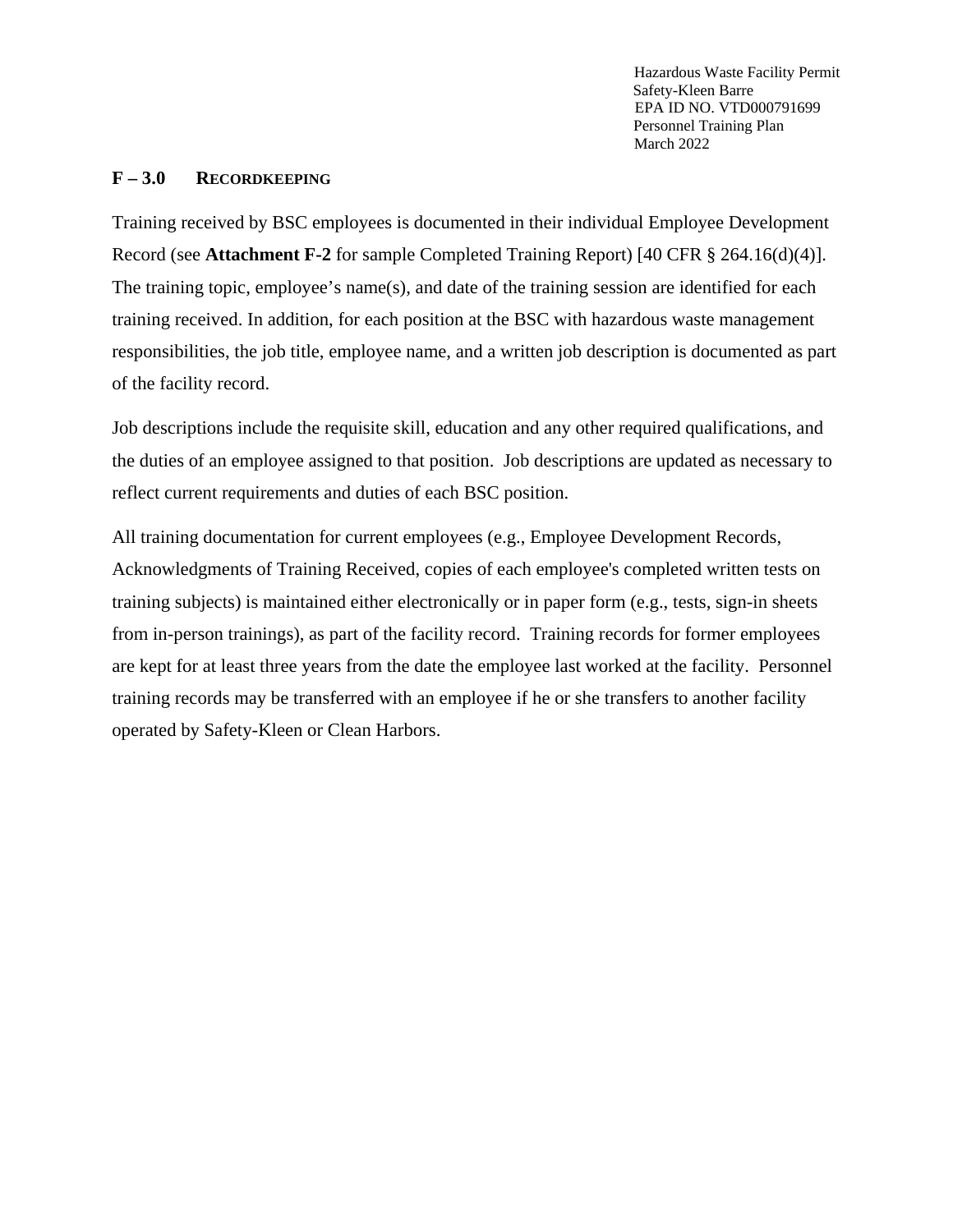## **ATTACHMENTS**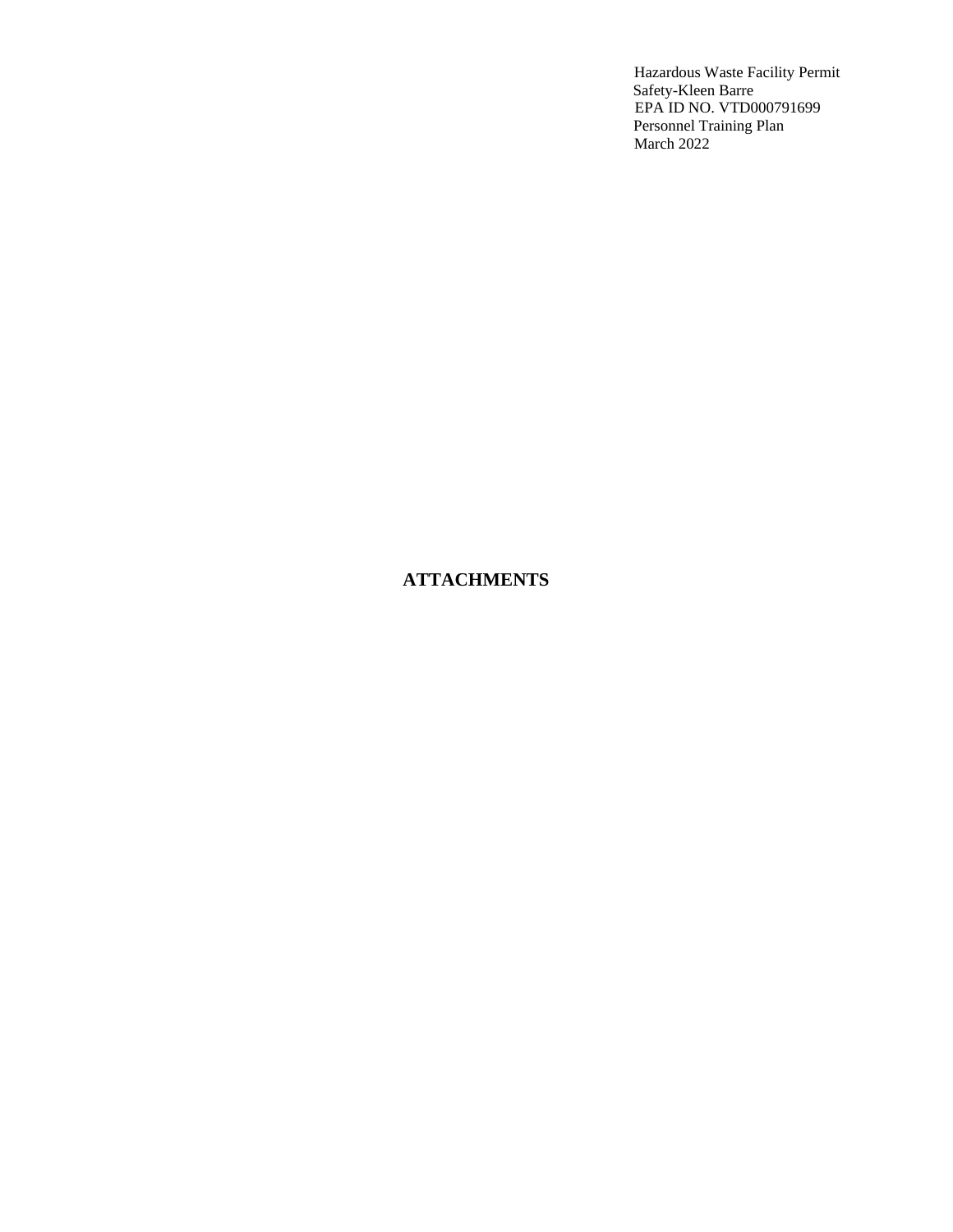### **ATTACHMENT F-1**

Employee Training Requirements Summary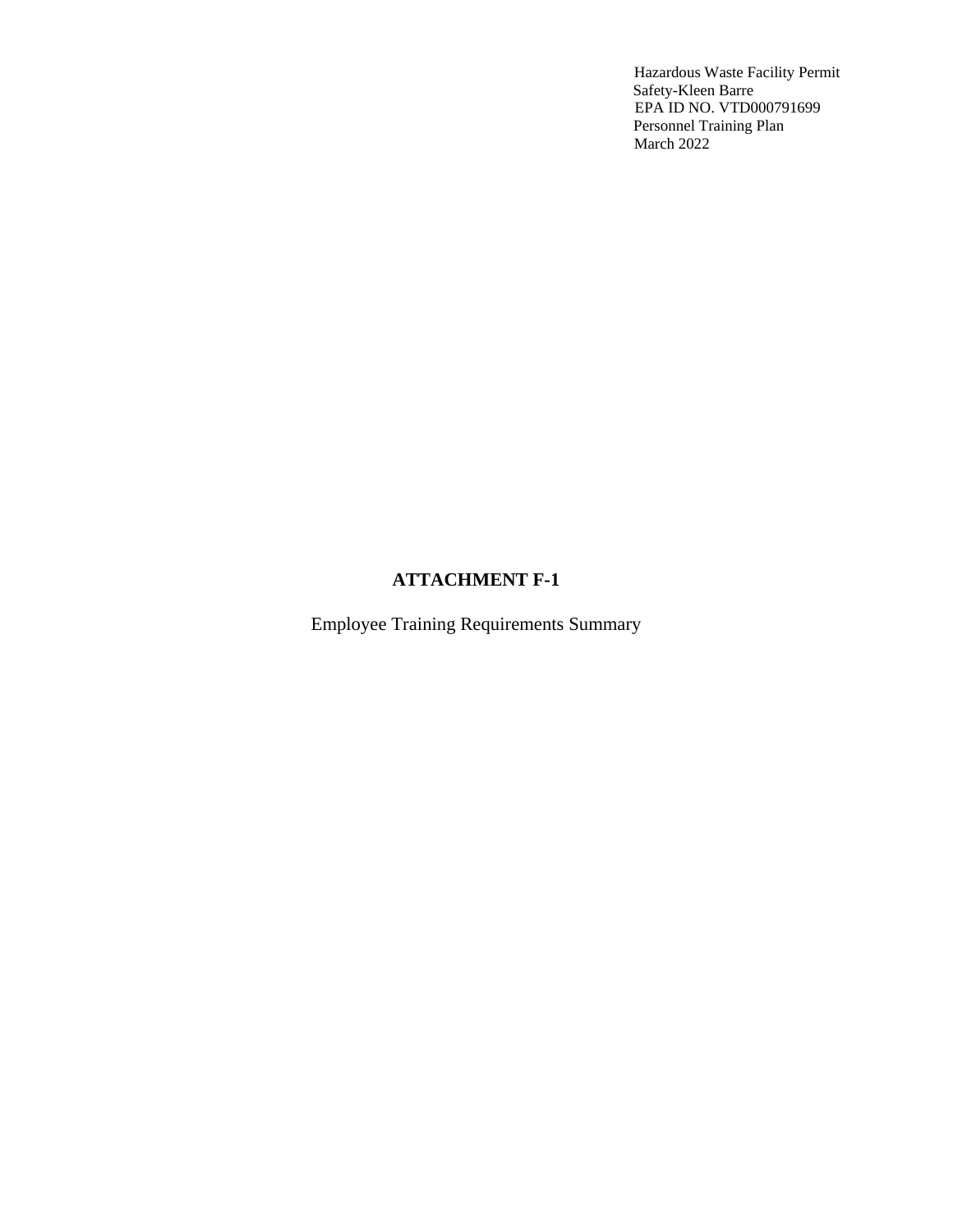#### **Attachment F‐1 Employee Training Requirements Summary**

Revised: April 2021

|                          | <b>Training</b><br><b>Frequency</b> | <b>Course Description</b>             | <b>Job Title</b> |                           |                         |                          |                          |                      |                       |
|--------------------------|-------------------------------------|---------------------------------------|------------------|---------------------------|-------------------------|--------------------------|--------------------------|----------------------|-----------------------|
| <b>Course Code</b>       |                                     |                                       | <b>Branch</b>    | <b>Material</b>           | <b>Branch</b>           | <b>Sales and Service</b> | <b>Sales and Service</b> | <b>Oil Sales and</b> | Vac Sales and         |
|                          |                                     |                                       |                  | Manager SK   Handler Lead | <b>Administrator Sr</b> | <b>Rep Sr Hrly</b>       | <b>Rep (Hourly)</b>      | <b>Service Rep</b>   | <b>Service Rep II</b> |
| ET140                    | Annual                              | <b>RCRA SK Site Specific Training</b> | X                | X                         | X                       | X                        | X                        | X                    | X                     |
| ET2002                   | Triennial                           | DOT Regulation Haz Mat Empl.          | Χ                | X                         | X                       | X                        | X                        | X                    | X                     |
| EX2020                   | Biennial                            | IATA Dangerous Goods- Biennial        | X                |                           |                         |                          |                          |                      |                       |
| HS2100                   | One-Time                            | OSHA 24 Hour Hazwoper                 | X                | X                         |                         | X                        | X                        | X                    | X                     |
| HS4010                   | One-Time                            | Bonding & Grounding                   | X                | $\mathsf{x}$              |                         | $\mathsf{x}$             | X                        | X                    | X                     |
| HS6100                   | One-Time                            | <b>Fall Protection</b>                | X                | X                         |                         | Χ                        | x                        | Χ                    | Χ                     |
| HS6301                   | Annual                              | 1 of 12 Globally Harm Sys(GHS)        | X                | X                         | X                       | X                        | X                        | X                    | X                     |
| HS6302                   | Annual                              | 2 of 12 Medical/Bloodborne            | X                | X                         | X                       | X                        | Χ                        | x                    | Χ                     |
| HS6303                   | Annual                              | 3 of 12 Respiratory Protection        | X                | X                         | X                       | X                        | X                        | X                    | Χ                     |
| HS6304                   | Annual                              | 4 of 12 Conf Space/Heat Stress        | X                | X                         | X                       | X                        | X                        | X                    | X                     |
| HS6305                   | Annual                              | 5 of 12 PersProt Equip/Hearing        | X                | X                         | X                       | $\times$                 | X                        | X                    | X                     |
| HS6306                   | Annual                              | 6 of 12 Decontamination Proc          | X                | X                         | X                       | X                        | X                        | X                    | Χ                     |
| HS6307                   | Annual                              | 7 of 12 Emergency Response            | X                | X                         | X                       | X                        | Χ                        | Χ                    | X                     |
| <b>HS6308</b>            | Annual                              | 8 of 12 Drum/Material Handling        | X                | X                         | X                       | $\times$                 | X                        | X                    | X                     |
| HS6309                   | Annual                              | 9 of 12 Incid Report&Injury Case      | X                | Χ                         | X                       | Χ                        | X                        | x                    | x                     |
| HS6310                   | Annual                              | 10 of 12 Hazard Recognition           | X                | X                         | X                       | X                        | X                        | X                    | Χ                     |
| HS6311                   | Annual                              | 11of 12 Back Safety/Ergonomics        | X                | X                         | X                       | $\times$                 | X                        | X                    | X                     |
| HS6312                   | Annual                              | 12of 12 Cold Stress&FireSafety        | X                | X                         | X                       | X                        | X                        | X                    | X                     |
| M42010                   | One-Time                            | Vacuum Services BOG - U.S.            | X                |                           |                         |                          |                          | X                    | Χ                     |
| SS1230                   | One-Time                            | <b>Env Management Sys Awareness</b>   | X                | X                         | X                       | X                        | X                        | X                    | X                     |
| ED3001 - ED3009 One-Time |                                     | Branch SOP Class 1 - 9 Admin          |                  |                           | X                       |                          |                          |                      |                       |
| HS0010                   | One-Time                            | <b>H&amp;S Admin Personnel</b>        |                  |                           | X                       |                          |                          |                      |                       |
| 021001                   | One-Time                            | <b>Customer Manifest Inform Chang</b> |                  |                           | X                       |                          |                          |                      |                       |
| 021002                   | One-Time                            | Rea for Gen EPAID # & Manifest        |                  |                           | X                       |                          |                          |                      |                       |
| 021008                   | One-Time                            | Comp Dist Uniform Hazwaste Man        |                  |                           | X                       |                          |                          |                      |                       |
| O43002                   | One-Time                            | SK Spill Response Procedure           |                  |                           | X                       |                          |                          |                      |                       |
| SS2035                   | Annual                              | <b>SPCC Training</b>                  | X                | X                         | X                       | X                        | X                        | X                    | X                     |
| HS6071                   | Annual                              | <b>Quantitative Fit Test</b>          | X                | X                         |                         | X                        | Χ                        | x                    | Χ                     |
| SS2025                   | Annual                              | <b>Contingency Plan Training</b>      | X                | X                         | X                       | X                        | X                        | X                    | X                     |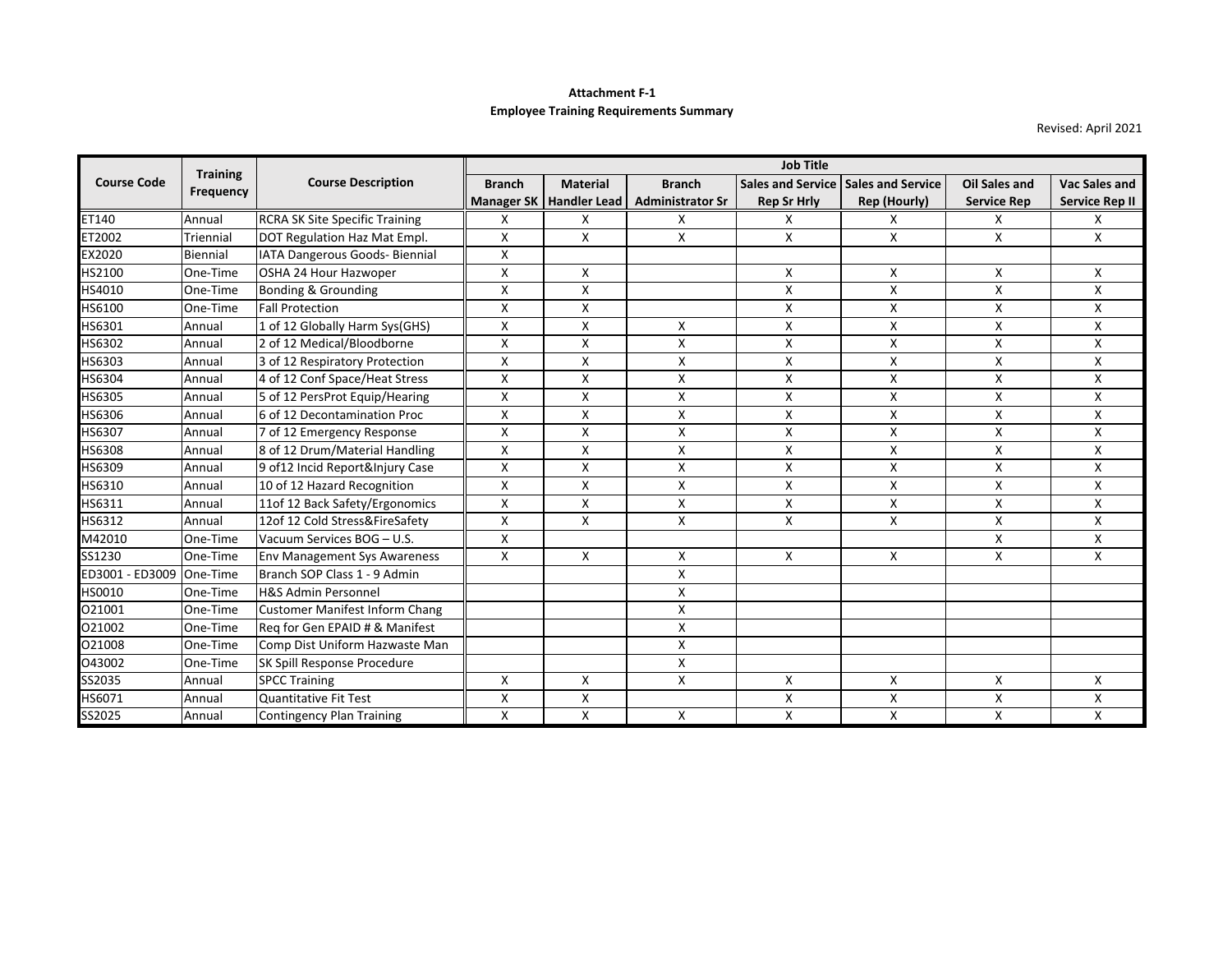## **ATTACHMENT F-2**

Individual Employee Development Record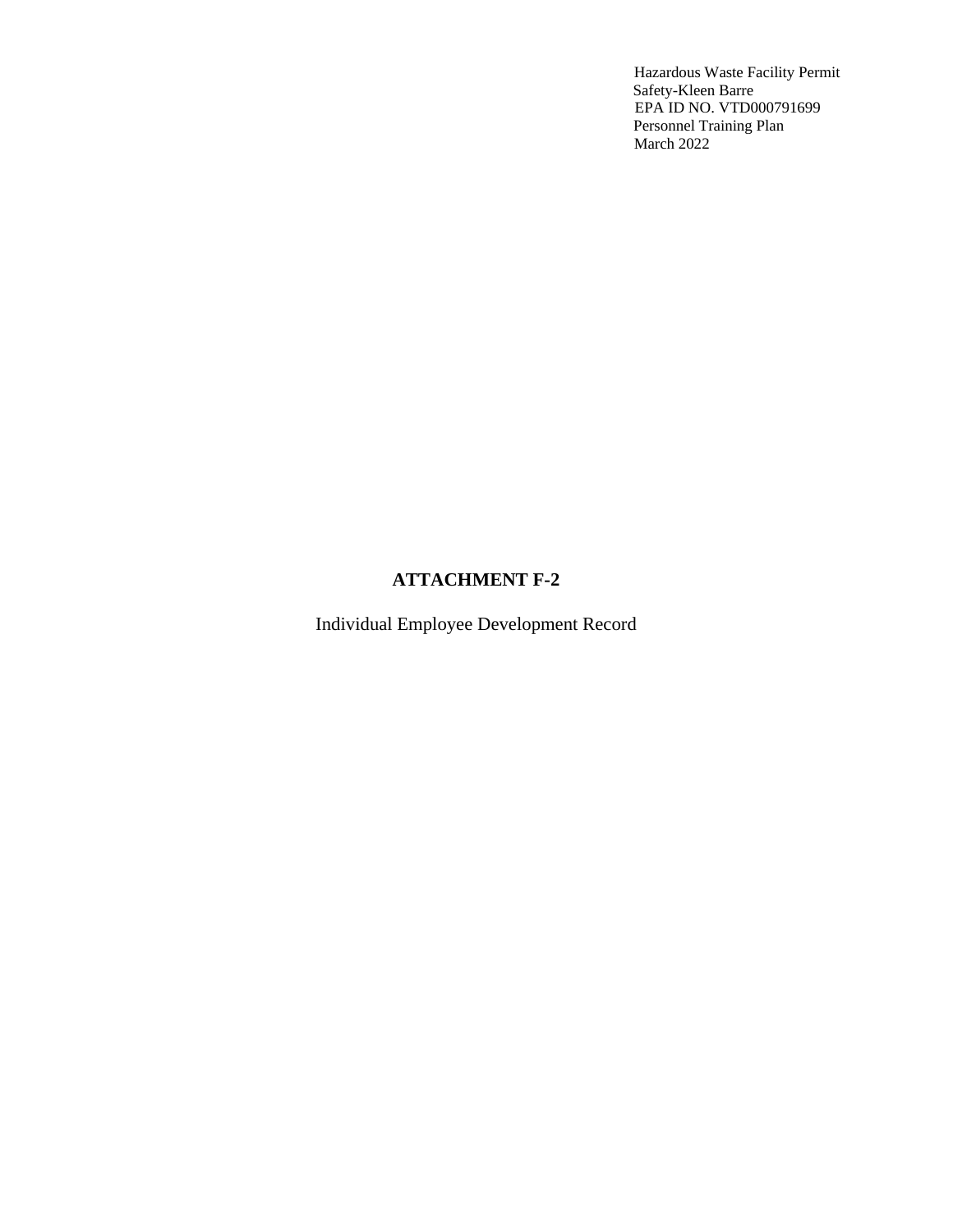# PeopleSoft

| Report ID:       |                                                        | COMPLETED TRAINING REPORT | Page No. 1<br>Run Date |                         |                     |         |
|------------------|--------------------------------------------------------|---------------------------|------------------------|-------------------------|---------------------|---------|
| Emplid # Name    |                                                        | Job Title                 | Deptid                 | Supv ID Supervisor Name | Run Time<br>EE Type | EE Stat |
|                  |                                                        |                           |                        |                         |                     |         |
|                  | Completed Courses                                      |                           |                        |                         |                     |         |
| Course           | Description                                            | Completed                 |                        |                         |                     |         |
| ET5020           | Load Securement Awareness                              | 08/12/2019                |                        |                         |                     |         |
| ET1002           | ISO / EMS Overview                                     | 08/08/2019                |                        |                         |                     |         |
| ET140            | RCRA SK Site Specific Tra                              | 08/08/2019                |                        |                         |                     |         |
| SS2035<br>SS2035 | SPCC Training<br>SPCC Training                         | 08/08/2019<br>08/08/2019  |                        |                         |                     |         |
| HS6071           | Quantitative Fit Test                                  | 07/23/2019                |                        |                         |                     |         |
| HS6302           | 2 of 8 Medical/Bloodborne                              | 07/22/2019                |                        |                         |                     |         |
| ED500            | SPARK Training                                         | 07/19/2019                |                        |                         |                     |         |
| SK0092           | New HT Guard Tank Release                              | 07/17/2019                |                        |                         |                     |         |
| HS6071           | Quantitative Fit Test                                  | 07/15/2019                |                        |                         |                     |         |
| ET2004           | Fed Motor/CH Policies and                              | 07/12/2019                |                        |                         |                     |         |
| ET2002           | DOT Regulation Haz Mat Em                              | 07/11/2019                |                        |                         |                     |         |
| HS2100<br>ET237  | OSHA 24 Hour Hazwoper<br>Drum Inspection & Closure     | 07/10/2019<br>07/09/2019  |                        |                         |                     |         |
| MT2030           | Overview of Clean Harbors                              | 07/09/2019                |                        |                         |                     |         |
| SSWK17           | StartSafe Week 17 LOB Spe                              | 07/05/2019                |                        |                         |                     |         |
| SSWK18           | StartSafe Week 18 LOB Spe                              | 07/05/2019                |                        |                         |                     |         |
| ET4021           | Transpor Security Aware O                              | 07/03/2019                |                        |                         |                     |         |
| MT1150           | DHS Active Shooter Traini                              | 07/03/2019                |                        |                         |                     |         |
| SSWK12           | Health and Wellness                                    | 07/03/2019                |                        |                         |                     |         |
| SSWK16           | StartSafe Week 16 LOB Spe                              | 07/03/2019                |                        |                         |                     |         |
| SSWK13           | Safe Driving/Equip Operat                              | 07/02/2019                |                        |                         |                     |         |
| SSWK14<br>SSWK15 | StartSafe Week 14 LOB Spe                              | 07/02/2019<br>07/02/2019  |                        |                         |                     |         |
| SSWK20           | StartSafe Week 15 LOB Spe<br>StartSafe Week 20 LOB Spe | 07/02/2019                |                        |                         |                     |         |
| SSWK11           | Personal Hazards                                       | 07/01/2019                |                        |                         |                     |         |
| SSWK19           | StartSafe Week 19 LOB Spe                              | 07/01/2019                |                        |                         |                     |         |
| ET5040           | Def Driv Zurich Commercia                              | 06/25/2019                |                        |                         |                     |         |
| SK19D5           | Remember Charlie (Part 7)                              | 06/24/2019                |                        |                         |                     |         |
| SK20D1           | Haz Recogntion: Snow & Ic                              | 06/24/2019                |                        |                         |                     |         |
| SK20D2           | Haz Recog: Return & Fill                               | 06/24/2019                |                        |                         |                     |         |
| SK20D4<br>SK20D5 | Final Exam (Part 1)<br>Final Exam (Part 2)             | 06/24/2019<br>06/24/2019  |                        |                         |                     |         |
| SK19D1           | Haz Recogn: Hoses & Sting                              | 06/21/2019                |                        |                         |                     |         |
| SK19D2           | Haz Recog: Grate Remov/Re                              | 06/21/2019                |                        |                         |                     |         |
| SK19D4           | Drum Spinner Tool                                      | 06/21/2019                |                        |                         |                     |         |
| SK14D1           | Haz Recog: 3 Points of Co                              | 06/20/2019                |                        |                         |                     |         |
| SK14D2           | Haz Recog Slips/Trips/Fal                              | 06/20/2019                |                        |                         |                     |         |
| SK14D3           | START Hazard Recognition                               | 06/20/2019                |                        |                         |                     |         |
| SK14D4           | Safety Alert Eye Wash Sta                              | 06/20/2019                |                        |                         |                     |         |
| SK14D5<br>SK15D1 | Remember Charlie (Part 2)<br>Load/Offload Vans & Trail | 06/20/2019<br>06/20/2019  |                        |                         |                     |         |
| SK15D2           | Load/Offload Oil & Vac Tr                              | 06/20/2019                |                        |                         |                     |         |
| SK15D4           | Safety Alert: Pressure Wa                              | 06/20/2019                |                        |                         |                     |         |
| SK15D5           | Remember Charlie (Part 3)                              | 06/20/2019                |                        |                         |                     |         |
| SK16D1           | Haz Recog: Drum Handling                               | 06/20/2019                |                        |                         |                     |         |
| SK16D2           | Haz Recog: SK Branches                                 | 06/20/2019                |                        |                         |                     |         |
| SK16D4           | Safety Alert Anticipate H                              | 06/20/2019                |                        |                         |                     |         |
| SK16D5<br>SK17D1 | Remember Charlie (Part 4)                              | 06/20/2019                |                        |                         |                     |         |
| SK17D2           | PW Safety Stand-down<br>Haz Recog: Customer Locat      | 06/20/2019<br>06/20/2019  |                        |                         |                     |         |
| SK17D5           | Remember Charlie (Part 5)                              | 06/20/2019                |                        |                         |                     |         |
| SK18D1           | Safety Standdown Accesing                              | 06/20/2019                |                        |                         |                     |         |
| SK18D2           | Stay Hydrated                                          | 06/20/2019                |                        |                         |                     |         |
| SK18D4           | Safety Alert: Bungee Cord                              | 06/20/2019                |                        |                         |                     |         |
| SK18D5           | Remember Charlie (Part 6)                              | 06/20/2019                |                        |                         |                     |         |
| W11D1            | Attitude Makes All the Di                              | 06/20/2019                |                        |                         |                     |         |
| W11D2<br>W11D3   | Hazardous Attitudes & Rem<br>Complacency               | 06/20/2019<br>06/20/2019  |                        |                         |                     |         |
| W11D4            | Fatigue                                                | 06/20/2019                |                        |                         |                     |         |
| W11D5            | Rushing                                                | 06/20/2019                |                        |                         |                     |         |
| W12D1            | Stretching & Exercise                                  | 06/20/2019                |                        |                         |                     |         |
| W12D2            | Healthy Eating                                         | 06/20/2019                |                        |                         |                     |         |
| W12D3            | Stress Management                                      | 06/20/2019                |                        |                         |                     |         |
| W12D4            | Proper Rest                                            | 06/20/2019                |                        |                         |                     |         |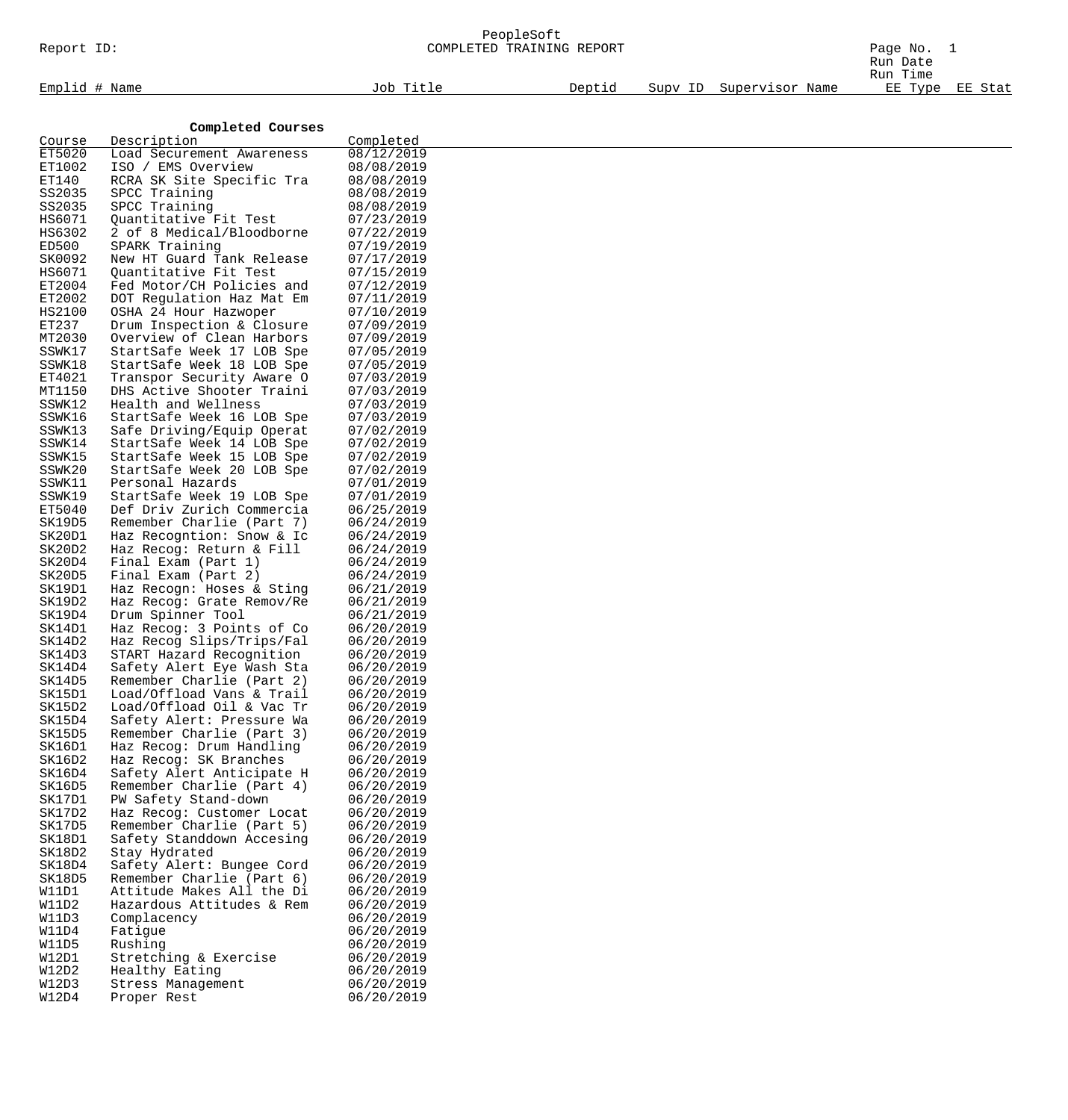| Report ID:              |                                                        | PeopleSoft<br>COMPLETED TRAINING REPORT |        |  |                         | Page No. 2<br>Run Date 10/10/2019    |  |
|-------------------------|--------------------------------------------------------|-----------------------------------------|--------|--|-------------------------|--------------------------------------|--|
| Emplid # Name           |                                                        | Job Title                               | Deptid |  | Supv ID Supervisor Name | Run Time 13:55:24<br>EE Type EE Stat |  |
| <continued></continued> |                                                        |                                         |        |  |                         |                                      |  |
|                         | Completed Courses                                      |                                         |        |  |                         |                                      |  |
| Course                  | Description                                            | Completed                               |        |  |                         |                                      |  |
| W13D1<br>W13D2          | Distracted Driving Review<br>Zurich 10-4 Defense Revie | 06/20/2019<br>06/20/2019                |        |  |                         |                                      |  |
| W13D3                   | Zurich Safe Driving Revie                              | 06/20/2019                              |        |  |                         |                                      |  |
| W13D5                   | Remember Charlie (Part 1)                              | 06/20/2019                              |        |  |                         |                                      |  |
| SSWK08                  | I Will Intervene in Unsaf                              | 06/19/2019                              |        |  |                         |                                      |  |
| SSWK09<br>SSWK10        | I will report all incin/m<br>5 Good Reasons Why be Saf | 06/19/2019<br>06/19/2019                |        |  |                         |                                      |  |
| W10D1                   | Homecoming                                             | 06/19/2019                              |        |  |                         |                                      |  |
| W10D3                   | Safety Alert Spill Caught                              | 06/19/2019                              |        |  |                         |                                      |  |
| W10D4                   | Who's There                                            | 06/19/2019                              |        |  |                         |                                      |  |
| W7D5                    | Shane's Safety Story                                   | 06/19/2019                              |        |  |                         |                                      |  |
| W8D2<br>W8D3            | The Obedience Experiment<br>Safety Alert-Silo Engulfm  | 06/19/2019<br>06/19/2019                |        |  |                         |                                      |  |
| W8D4                    | The Incident                                           | 06/19/2019                              |        |  |                         |                                      |  |
| W8D5                    | Mike's Safety Story                                    | 06/19/2019                              |        |  |                         |                                      |  |
| W9D1                    | Report Incidents Near Mis                              | 06/19/2019                              |        |  |                         |                                      |  |
| W9D3                    | Safety Alert Hazard Notif                              | 06/19/2019                              |        |  |                         |                                      |  |
| W9D4<br>SSWK04          | Kate's Safety Story<br>I Will Drive Responsibly        | 06/19/2019<br>06/18/2019                |        |  |                         |                                      |  |
| SSWK05                  | I Will Think Before Start                              | 06/18/2019                              |        |  |                         |                                      |  |
| SSWK06                  | I Will Work Which I am Tr                              | 06/18/2019                              |        |  |                         |                                      |  |
| SSWK07                  | I Take Resp My/Everyone S                              | 06/18/2019                              |        |  |                         |                                      |  |
| W2D3                    | Death in the Oilfield                                  | 06/18/2019                              |        |  |                         |                                      |  |
| W2D4<br>W2D5            | Video: Executive Intervie<br>Doug's Safety Story       | 06/18/2019<br>06/18/2019                |        |  |                         |                                      |  |
| W3D1                    | Is it Just me: Integrity                               | 06/18/2019                              |        |  |                         |                                      |  |
| W3D2                    | Workplace Safety                                       | 06/18/2019                              |        |  |                         |                                      |  |
| W3D3                    | Safety Alert - Confined S                              | 06/18/2019                              |        |  |                         |                                      |  |
| W3D5                    | Barry's Safety Story                                   | 06/18/2019                              |        |  |                         |                                      |  |
| W4D1<br>W4D2            | Distracted Driving<br>Driving the Posted Speed         | 06/18/2019<br>06/18/2019                |        |  |                         |                                      |  |
| W4D4                    | Matt's Safety Story                                    | 06/18/2019                              |        |  |                         |                                      |  |
| W5D1                    | Think About It                                         | 06/18/2019                              |        |  |                         |                                      |  |
| W5D3                    | Safety Alert Rem Cap Pres                              | 06/18/2019                              |        |  |                         |                                      |  |
| W5D4<br>W5D5            | Exec Safety Mesg: Dave Pa<br>Tracy's Safety Story      | 06/18/2019<br>06/18/2019                |        |  |                         |                                      |  |
| W6D1                    | Training: Many Components                              | 06/18/2019                              |        |  |                         |                                      |  |
| W6D3                    | Safety Alert - Drum Stack                              | 06/18/2019                              |        |  |                         |                                      |  |
| W6D4                    | Young Forklift Op Broken                               | 06/18/2019                              |        |  |                         |                                      |  |
| W6D5                    | Curtis' Safety Story                                   | 06/18/2019                              |        |  |                         |                                      |  |
| W7D1<br>W7D2            | My Responsibility<br>Thank You                         | 06/18/2019<br>06/18/2019                |        |  |                         |                                      |  |
| W7D3                    | Safety Alert Utility Kniv                              | 06/18/2019                              |        |  |                         |                                      |  |
| SSWK01                  | Nothing Worth Get Injured                              | 06/17/2019                              |        |  |                         |                                      |  |
| SSWK02                  | Near Miss Accident Preven                              | 06/17/2019                              |        |  |                         |                                      |  |
| SSWK03<br><b>TC1000</b> | Safety Must be Actively M<br>TC Awareness Load Securem | 06/17/2019<br>06/17/2019                |        |  |                         |                                      |  |
| TC1005                  | TC Awareness Placarding                                | 06/17/2019                              |        |  |                         |                                      |  |
| TC1010                  | TC Aware Shipping Paper A                              | 06/17/2019                              |        |  |                         |                                      |  |
| TC1015                  | TC Awaren Container Inspe                              | 06/17/2019                              |        |  |                         |                                      |  |
| TC1020                  | TC Awareness Container Cl                              | 06/17/2019                              |        |  |                         |                                      |  |
| TC1025<br><b>VID302</b> | TC Aware Container Mark&L<br>New Emp CEO Safety Messag | 06/17/2019<br>06/17/2019                |        |  |                         |                                      |  |
| W1D2                    | Not Sure Ask                                           | 06/17/2019                              |        |  |                         |                                      |  |
| W1D4                    | Safety Alert - Mercury Sp                              | 06/17/2019                              |        |  |                         |                                      |  |
| W1D5                    | Steve's Safety Story                                   | 06/17/2019                              |        |  |                         |                                      |  |
| W2D1                    | It Only Takes a Second                                 | 06/17/2019                              |        |  |                         |                                      |  |
| CS3160                  | Container Management Trai                              | 06/14/2019<br>06/14/2019                |        |  |                         |                                      |  |
| ET5025<br>HS1050        | Vehicle Inspection Progra<br>Fall Protection Awareness | 06/14/2019                              |        |  |                         |                                      |  |
| SS1230                  | Env Management Sys Awaren                              | 06/14/2019                              |        |  |                         |                                      |  |
| VID301                  | Live It 3-6-5 CH Kids Saf                              | 06/14/2019                              |        |  |                         |                                      |  |
| CA1002                  | Ethics Policy Training                                 | 06/13/2019                              |        |  |                         |                                      |  |

ED102 EE Handbook Code of Condu 06/13/2019 ED13EM Prev Workplace Harassment 06/13/2019